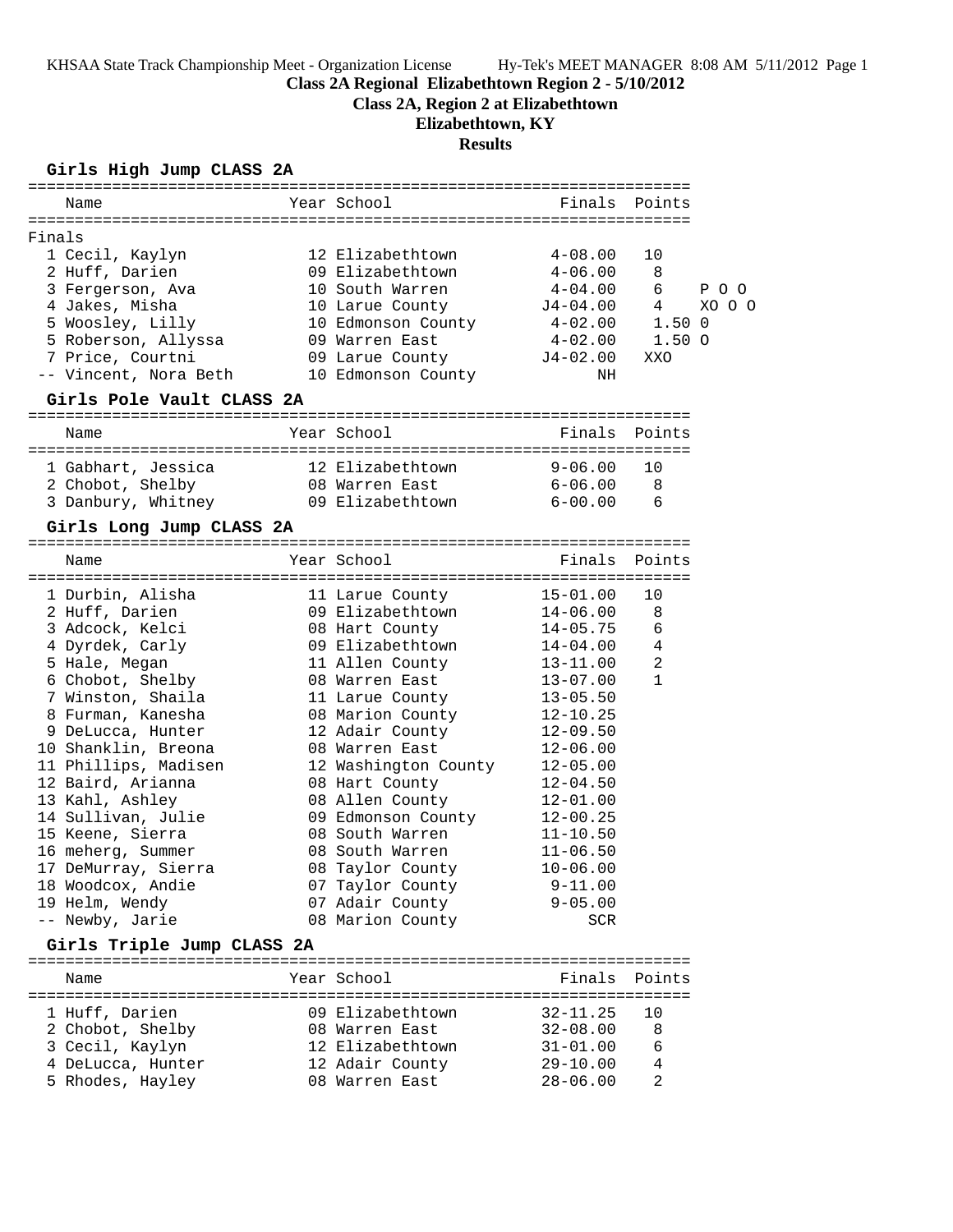**Class 2A Regional Elizabethtown Region 2 - 5/10/2012**

**Class 2A, Region 2 at Elizabethtown**

### **Elizabethtown, KY**

## **Results**

### **....Girls Triple Jump CLASS 2A**

| 6 Thomas, Nichole | 08 Larue County    | $27 - 08.00$ | $\mathbf{1}$ |
|-------------------|--------------------|--------------|--------------|
| 7 Sullivan, Julie | 09 Edmonson County | $26 - 01.00$ |              |
| 8 Massie, Kylah   | 08 Larue County    | $25 - 06.00$ |              |
| 9 meherg, Summer  | 08 South Warren    | $24 - 04.50$ |              |
| 10 Fergerson, Ava | 10 South Warren    | $23 - 11.00$ |              |

#### **Girls Shot Put CLASS 2A**

| Name                  | Year School          | Finals       | Points         |
|-----------------------|----------------------|--------------|----------------|
|                       |                      |              |                |
| 1 Burd, Lindsey       | 12 Hart County       | $34 - 11.00$ | 10             |
| 2 Willis, Mikka       | 12 Warren East       | $31 - 10.00$ | 8              |
| 3 Howard, Desire      | 10 Hart County       | $30 - 04.00$ | 6              |
| 4 Akukwe, Ngozi       | 08 Elizabethtown     | $29 - 09.00$ | 4              |
| 5 Hanson, Katie       | 11 Warren East       | $26 - 05.00$ | $\mathfrak{D}$ |
| 6 Stockton, Jamisha   | 11 Franklin-Simpson  | $25 - 02.00$ |                |
| 7 Yocum, Shay         | 12 Washington County | $25 - 01.00$ |                |
| 8 Larrington, Lindsey | 10 Elizabethtown     | $23 - 09.00$ |                |
| 9 Phillips, Madisen   | 12 Washington County | $23 - 02.00$ |                |
| 10 Ellsbury, Ashlea   | 10 South Warren      | $22 - 11.00$ |                |
| 11 Keller, Harley     | 09 Larue County      | $22 - 09.00$ |                |
| 12 Stamps, Bailey     | 07 Allen County      | $20 - 09.00$ |                |
| 13 Martin, Kayla      | 11 Adair County      | $18 - 03.00$ |                |
| 14 White, Mary Beth   | 10 Edmonson County   | $16 - 11.00$ |                |
| 15 Sims, Katrina      | 10 Butler County     | $16 - 06.00$ |                |
| 16 Holder, Heaven     | 09 Franklin-Simpson  | $15 - 04.00$ |                |

#### **Girls Discus Throw CLASS 2A**

======================================================================= Name The Year School The Finals Points ======================================================================= 1 Willis, Mikka 12 Warren East 97-06 10 2 Burd, Lindsey 12 Hart County 83-11 8 3 Malone, Madison 11 Warren East 82-04 6 4 Yocum, Shay 12 Washington County 75-09 4 5 Patterson, Jordyn 11 Elizabethtown 74-00 2 6 Larrington, Lindsey 10 Elizabethtown 72-00 1 7 Howard, Desire 10 Hart County 71-07 8 Ellsbury, Ashlea 10 South Warren 71-04 9 Meyers, Sheridan 11 Larue County 69-01 10 Phillips, Madisen 12 Washington County 68-02 11 Hilliker, Paula 11 Butler County 54-11 12 Stockton, Jamisha 11 Franklin-Simpson 54-10 13 White, Mary Beth 10 Edmonson County 48-06 14 Martin, Kayla 11 Adair County 48-03 15 Holder, Heaven 09 Franklin-Simpson 43-06 16 Martinez, Cindy 09 Larue County 41-04

### **Boys High Jump CLASS 2A**

| Name                      | Year School      | Finals Points |           |         |
|---------------------------|------------------|---------------|-----------|---------|
| 1 Larrington, Christopher | 12 Elizabethtown | 5-10.00       | <u>10</u> | O O XXO |
| 2 Taylor, Kyle            | 12 Allen County  | .00 .00-5T    | - 8       | U XV XV |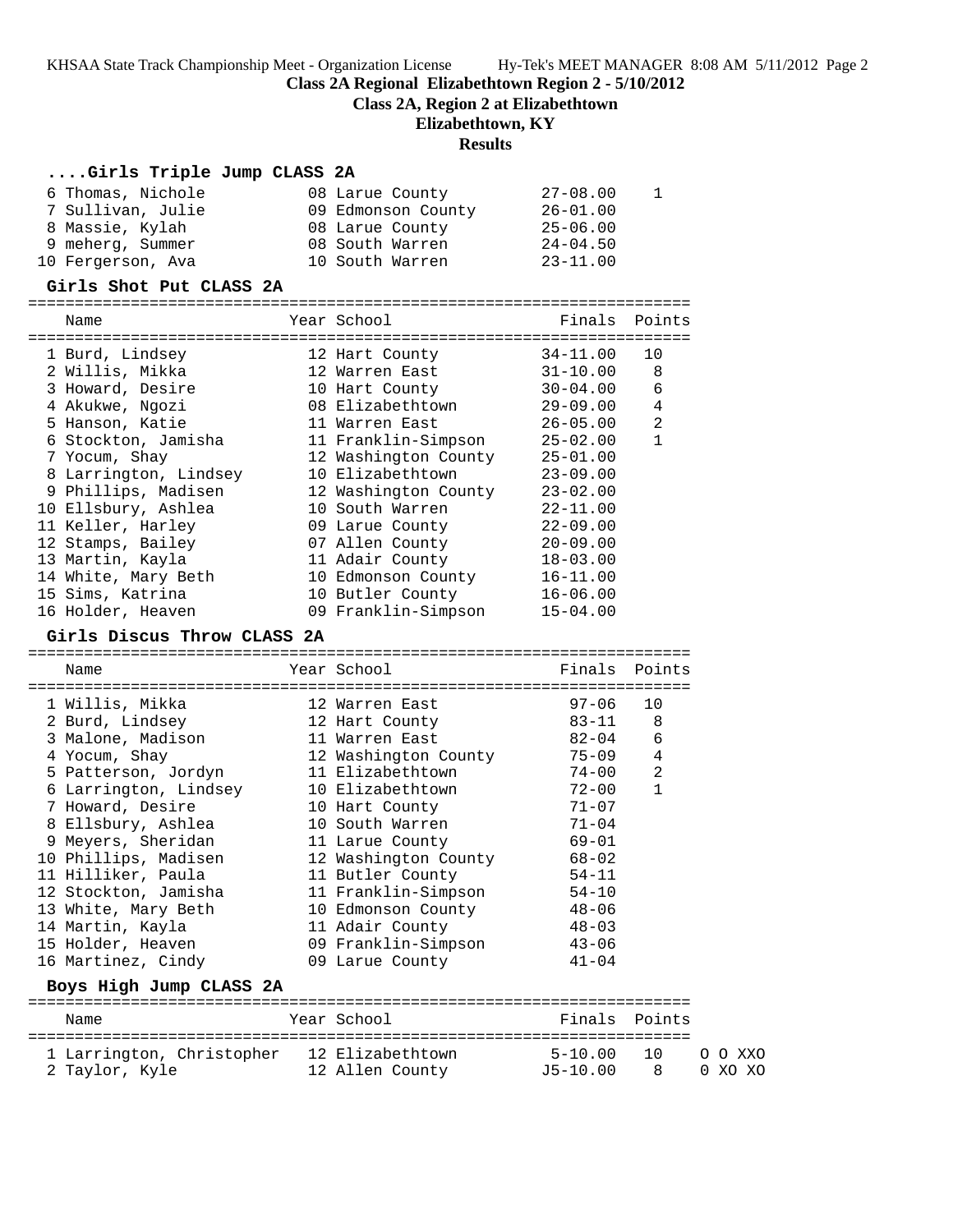**Class 2A Regional Elizabethtown Region 2 - 5/10/2012**

**Class 2A, Region 2 at Elizabethtown**

### **Elizabethtown, KY**

### **Results**

#### **....Boys High Jump CLASS 2A**

| 3 Jones, Marquis    | 09 Warren East       | $J5 - 10.00$ | 6       | XO XO XO |  |
|---------------------|----------------------|--------------|---------|----------|--|
| 4 Havens, Dylan     | 11 Butler County     | $5 - 08.00$  | 4       | $\circ$  |  |
| 5 Mann, Chance      | 12 South Warren      | J5-08.00     | 1.50 XO |          |  |
| 5 Barbour, Darius   | 11 Hart County       | J5-08.00     | 1.50 XO |          |  |
| 7 Ferquson, Forrest | 10 Hart County       | $J5-08.00$   |         |          |  |
| 8 Flood, Jansen     | 12 Elizabethtown     | $5 - 06.00$  |         |          |  |
| 9 Thien, Jacob      | 10 Edmonson County   | J5-06.00     |         |          |  |
| 10 Byas, Tylyn      | 10 Washington County | $5 - 02.00$  |         |          |  |
| 10 Conn, Dylan      | 09 Adair County      | $5 - 02.00$  |         |          |  |
| 12 Roepke, Eric     | 08 South Warren      | $5 - 00.00$  |         |          |  |
| 12 Duncan, Tieran   | 10 Warren East       | $5 - 00.00$  |         |          |  |
| 12 Washer, Barry    | 09 Butler County     | $5 - 00.00$  |         |          |  |
| 12 Abell, Jordon    | 10 Marion County     | $5 - 00.00$  |         |          |  |
| -- Fenwick, Cody    | 12 Washington County | ΝH           |         |          |  |
| -- Knight, Thomas   | 10 Edmonson County   | ΝH           |         |          |  |
|                     |                      |              |         |          |  |

#### **Boys Pole Vault CLASS 2A**

======================================================================= Name The Year School The Finals Points ======================================================================= 1 Devine, Brooks 11 Marion County 13-00.00 10 2 Golden, Shane 12 Warren East 11-00.00 8 3 Chambers, John 12 Elizabethtown 10-06.00 6 4 Huzyak, Ben 09 South Warren 10-00.00 4 5 Huzyak, Ed 08 South Warren 9-00.00 2 6 Herron, Taylor 08 Warren East 8-00.00 1 7 Anderson, Seth 08 Elizabethtown 6-00.00

### **Boys Long Jump CLASS 2A**

======================================================================= Name **Name** Year School **Finals Points** ======================================================================= 1 Devine, Brooks 11 Marion County 19-07.75 10 2 Whitney, Dalton 12 Warren East 19-07.00 8 3 Bushong, Matt 12 Franklin-Simpson 19-03.50 6 4 Dawson, Justin 10 Marion County 18-10.25 4 18'6.25 5 Tuttle, Caleb 12 Allen County J18-10.25 2 18'6 6 Wilson, Aaron 11 Warren East 18-07.50 1 7 Taylor, Kyle 12 Allen County 18-05.00 8 Morgan, Matthew 12 Elizabethtown 18-01.00 9 Coomer, Dustin 12 Adair County 17-07.50 10 Broaddus, Jack 09 South Warren 17-04.50 11 Lancaster, Weston 08 Hart County 16-11.25 12 Chambers, John 12 Elizabethtown 16-07.00 13 Lee, Nick 12 Taylor County 16-06.50 14 Young, Randy 08 Larue County 15-10.00 15 Bentley, Joe 11 South Warren 15-07.50 16 Pendleton, Collin 10 Adair County 15-04.75 17 West, Kendall 09 Hart County 15-02.00 18 Bunnell, Aaron 11 Edmonson County 15-01.25 18 Holt, Jordan 09 Franklin-Simpson 15-01.25 20 Powers, Brian 12 Washington County 13-08.50 21 Abell, Devin 10 Washington County 12-08.75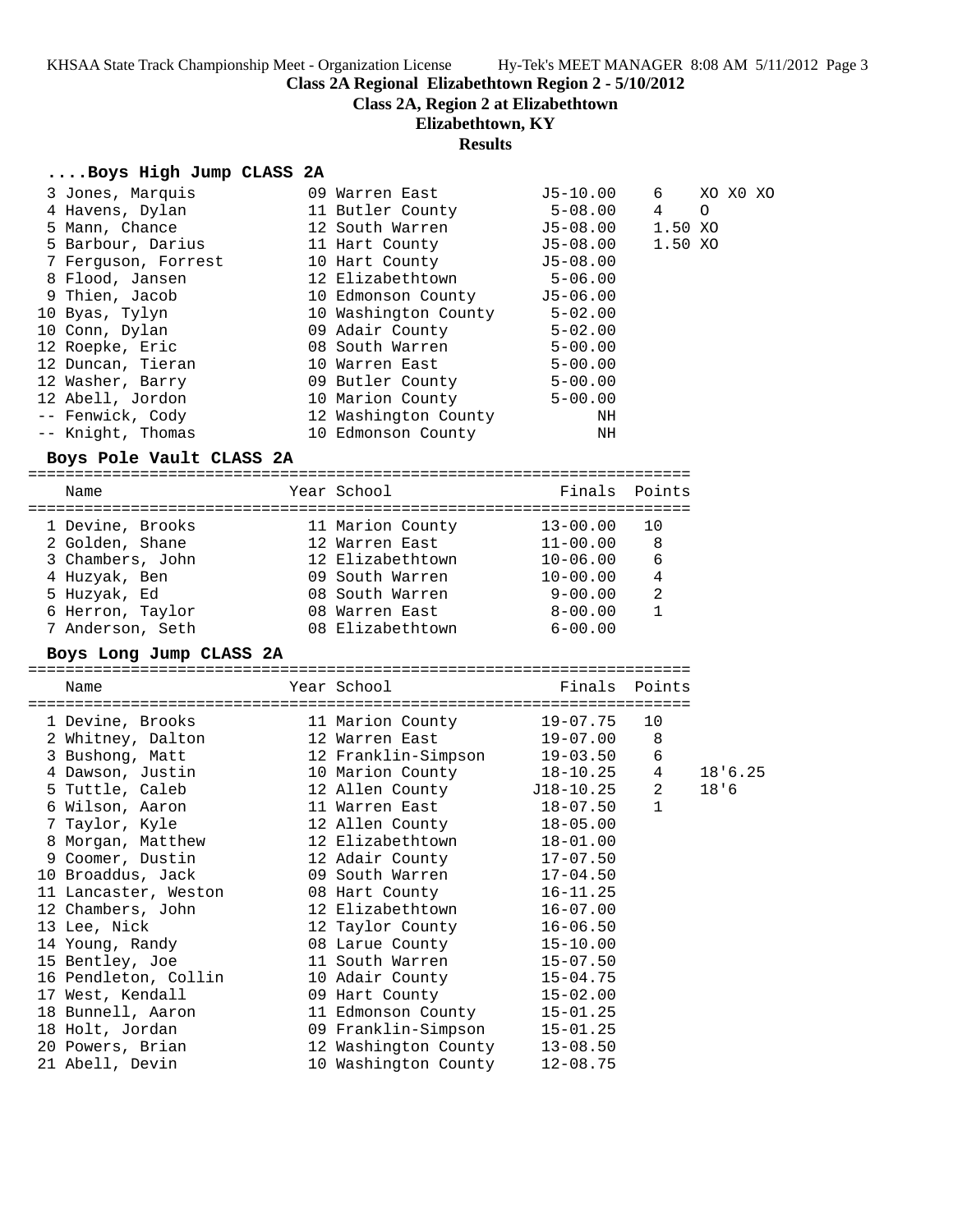**Class 2A Regional Elizabethtown Region 2 - 5/10/2012**

**Class 2A, Region 2 at Elizabethtown**

# **Elizabethtown, KY**

# **Results**

## **Boys Triple Jump CLASS 2A**

|  | Name                       |  | Year School          | Finals Points |                |       |
|--|----------------------------|--|----------------------|---------------|----------------|-------|
|  |                            |  |                      |               |                |       |
|  | 1 Whitney, Dalton          |  | 12 Warren East       | $39 - 05.00$  | 10             |       |
|  | 2 Tuttle, Caleb            |  | 12 Allen County      | $39 - 01.00$  | 8              |       |
|  | 3 Cummings, Bryan          |  | 08 South Warren      | $38 - 00.50$  | 6              |       |
|  | 4 Larrington, Christopher  |  | 12 Elizabethtown     | $37 - 09.00$  | $\overline{4}$ |       |
|  | 5 Heibert, Blake           |  | 12 Larue County      | $37 - 02.00$  | $\overline{2}$ |       |
|  | 6 Taylor, Kyle             |  | 12 Allen County      | $36 - 11.00$  | $\mathbf 1$    | 36'10 |
|  | 7 Mann, Chance             |  | 12 South Warren      | J36-11.00     | 36'14          |       |
|  | 8 Duncan, Tieran           |  | 10 Warren East       | $36 - 09.00$  |                |       |
|  | 9 Coomer, Dustin           |  | 12 Adair County      | $36 - 05.50$  |                |       |
|  | 10 Lee, Nick               |  | 12 Taylor County     | $36 - 02.00$  |                |       |
|  | 11 West, Kendall           |  | 09 Hart County       | $32 - 08.50$  |                |       |
|  | 12 Abell, Jordon           |  | 10 Marion County     | $32 - 08.00$  |                |       |
|  | 13 Pendleton, Collin       |  | 10 Adair County      | $32 - 04.00$  |                |       |
|  | 14 Holt, Clarence          |  | 12 Elizabethtown     | $31 - 07.00$  |                |       |
|  | 15 Lancaster, Weston       |  | 08 Hart County       | $31 - 01.00$  |                |       |
|  | 16 Lovell, Alex            |  | 12 Edmonson County   | $31 - 00.00$  |                |       |
|  |                            |  |                      |               |                |       |
|  | Boys Shot Put CLASS 2A     |  |                      |               |                |       |
|  |                            |  |                      |               |                |       |
|  | Name                       |  | Year School          | Finals        | Points         |       |
|  | 1 Cowles, Ryan             |  | 12 Edmonson County   | $47 - 05.00$  | 10             |       |
|  | 2 Ginn, Stephen            |  | 12 Elizabethtown     | $46 - 05.00$  | 8              |       |
|  | 3 Gothard, Preston         |  | 12 Allen County      | $44 - 09.50$  | 6              |       |
|  | 4 Coots, Austin            |  | 10 Edmonson County   | $44 - 06.00$  | 4              |       |
|  | 5 Curtsinger, Kyle         |  | 12 Washington County | $43 - 04.00$  | $\overline{a}$ |       |
|  | 6 Fow, Cody                |  | 12 Elizabethtown     | $39 - 05.00$  | $\mathbf{1}$   |       |
|  | 7 Allen, Julius            |  | 09 South Warren      | $37 - 07.00$  |                |       |
|  |                            |  | 12 Warren East       |               |                |       |
|  | 8 Hammonds, Reed           |  |                      | $37 - 00.00$  |                |       |
|  | 9 Venegas, Jackson         |  | 11 Larue County      | $36 - 07.50$  |                |       |
|  | 10 Thompson, Kanissaai     |  | 12 Adair County      | $36 - 03.00$  |                |       |
|  | 11 Ryne, Zach              |  | 11 Warren East       | $36 - 02.00$  |                |       |
|  | 12 Gaither, Chris          |  | 12 Hart County       | $35 - 05.00$  |                |       |
|  | 13 Wilson, Jeff            |  | 12 Butler County     | $35 - 03.00$  |                |       |
|  | 14 Bunton, Charles         |  | 12 Allen County      | $35 - 00.00$  |                |       |
|  | 15 Cardwell, Logan         |  | 09 Franklin-Simpson  | $34 - 06.00$  |                |       |
|  | 16 Harris, Austin          |  | 11 Taylor County     | $34 - 02.00$  |                |       |
|  | 17 Ray, William            |  | 12 Franklin-Simpson  | $32 - 02.00$  |                |       |
|  | 18 Beckley, Blain          |  | 12 South Warren      | $29 - 11.50$  |                |       |
|  | 19 Mullins, Larry          |  | 12 Larue County      | $28 - 04.00$  |                |       |
|  | 20 Jackson, Joshua         |  | 12 Washington County | $28 - 01.00$  |                |       |
|  | Boys Discus Throw CLASS 2A |  |                      |               |                |       |
|  |                            |  |                      |               |                |       |
|  | Name                       |  | Year School          | Finals        | Points         |       |
|  |                            |  |                      |               |                |       |
|  | 1 Ginn, Stephen            |  | 12 Elizabethtown     | $142 - 03$    | 10             |       |
|  | 2 Fow, Cody                |  | 12 Elizabethtown     | $127 - 06$    | 8              |       |
|  | 3 Venegas, Jackson         |  | 11 Larue County      | $123 - 02$    | 6              |       |
|  | 4 Coots, Austin            |  | 10 Edmonson County   | $119 - 03$    | $\overline{4}$ |       |
|  | 5 Curtsinger, Kyle         |  | 12 Washington County | $113 - 08$    | 2              |       |

6 Cowles, Ryan 12 Edmonson County 109-09 1